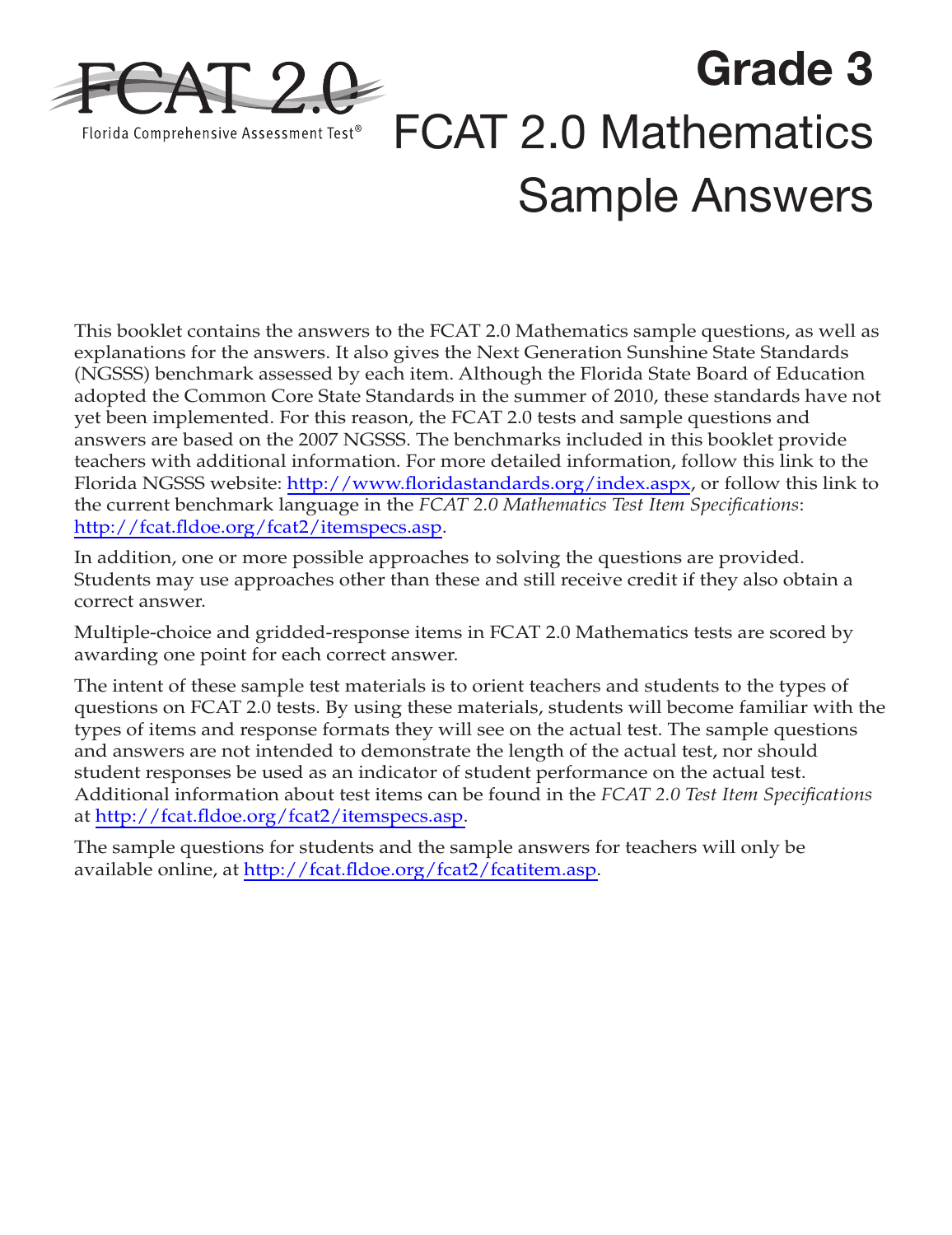

## **1 The correct answer is D (13).**

Reporting Category: Number: Operations, Problems, and Statistics

Benchmark: MA.3.S.7.1 Construct and analyze frequency tables, bar graphs, pictographs, and line plots from data, including data collected through observations, surveys, and experiments.

To solve the problem, determine how many students are represented by each milk carton.

shown, then  $10 \div 5 = 2$ . Each milk carton represents 2 students who drink milk If 6 students drink milk at lunch on Monday and 3 milk cartons are shown, then  $6 \div 3 = 2$ . If 10 students drink milk at lunch on Wednesday and 5 milk cartons are at lunch.

represents 2 students, multiply 6  $\times$  2 to get 12 students. If 1 milk carton represents 2 students, then half of a milk carton represents 1 student.  $12 + 1 = 13$ . Next, determine the number of students who drink milk at lunch on Friday. Count the 6 whole milk cartons shown for Friday. Using the information that 1 milk carton Thirteen students drink milk at lunch on Friday, option D.

### **2** The correct answer is F  $[(9 \times 5) + (9 \times 3)]$ .

Reporting Category: Number: Operations, Problems, and Statistics

Benchmark: MA.3.A.1.2 Solve multiplication and division fact problems by using strategies that result from applying number properties.

number 8 to  $(5 + 3)$ . Then, multiply both digits by 9. To solve this problem, use the strategy of making an easier problem. First, change the

 $9 \times 5 = 45$  and  $9 \times 3 = 27$ 

The product of  $9 \times 8$  is the same as the sum of  $45 + 27$ , or 72.

Therefore, F  $[(9 \times 5) + (9 \times 3)]$  is the correct answer.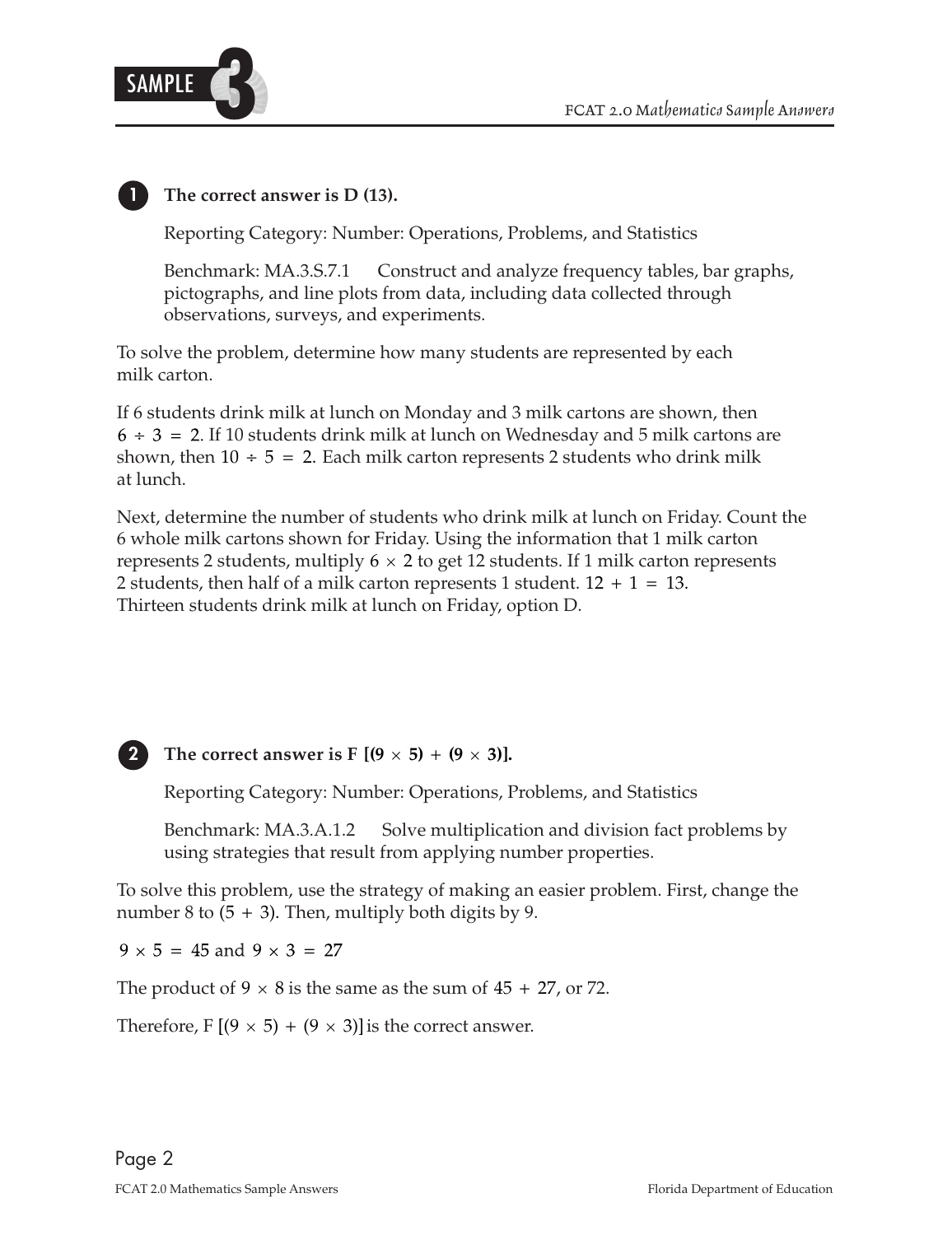

# **3**

 **The correct answer is B (2).**

Reporting Category: Geometry and Measurement

Benchmark: MA.3.G.3.3 Build, draw, and analyze two-dimensional shapes from several orientations in order to examine and apply congruence and symmetry.

To solve this problem, imagine folding the picture of the scallop in half so that the two halves match. Draw a line on the picture where it can be folded so the two halves match. The picture can be folded vertically and horizontally, giving it 2 lines of symmetry.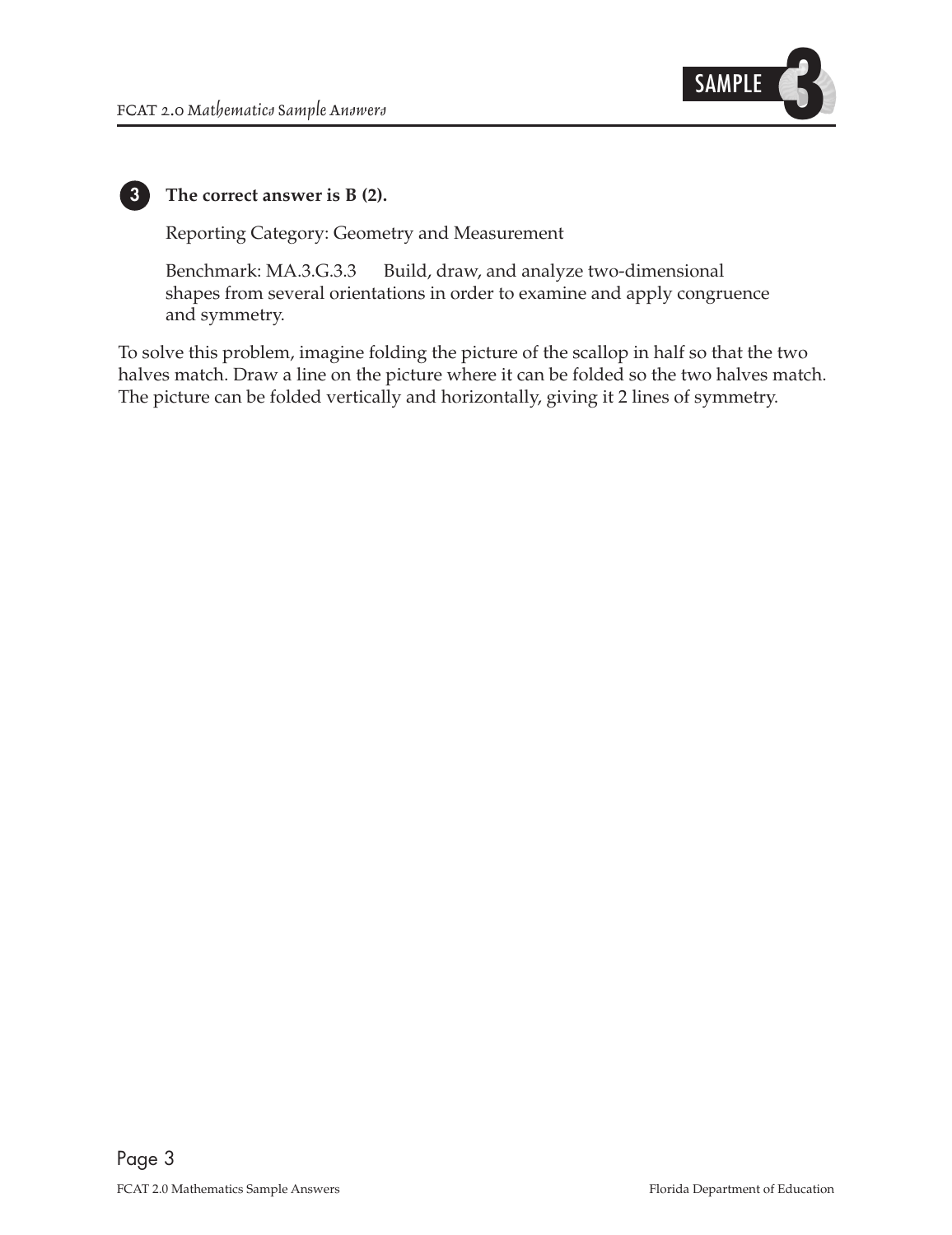

### **The correct answer is H (third triangle in pattern).**

Reporting Category: Number: Operations, Problems, and Statistics

Benchmark: MA.3.A.4.1 Create, analyze, and represent patterns and relationships using words, variables, tables, and graphs.

To solve this problem, recognize that a complete iteration of the pattern consists of four figures (triangle, square, rotated triangle, circle). There are three complete iterations of this pattern shown. Repeating the pattern, extend the pattern to identify the next figure, which is the third figure (rotated triangle) of a full iteration.



**4**

# **5** The correct answer is D $\left(\frac{3}{4}\right)$ .

Reporting Category: Number: Fractions

Benchmark: MA.3.A.2.4 Use models to represent equivalent fractions, including fractions greater than 1, and identify representations of equivalence.

To solve this problem, list all the factors of 6 and 8. Identify 2 as a factor of 6 and 8.

3 Divide both 6 and 8 by 2; therefore,  $\frac{3}{4}$  is the equivalent fraction.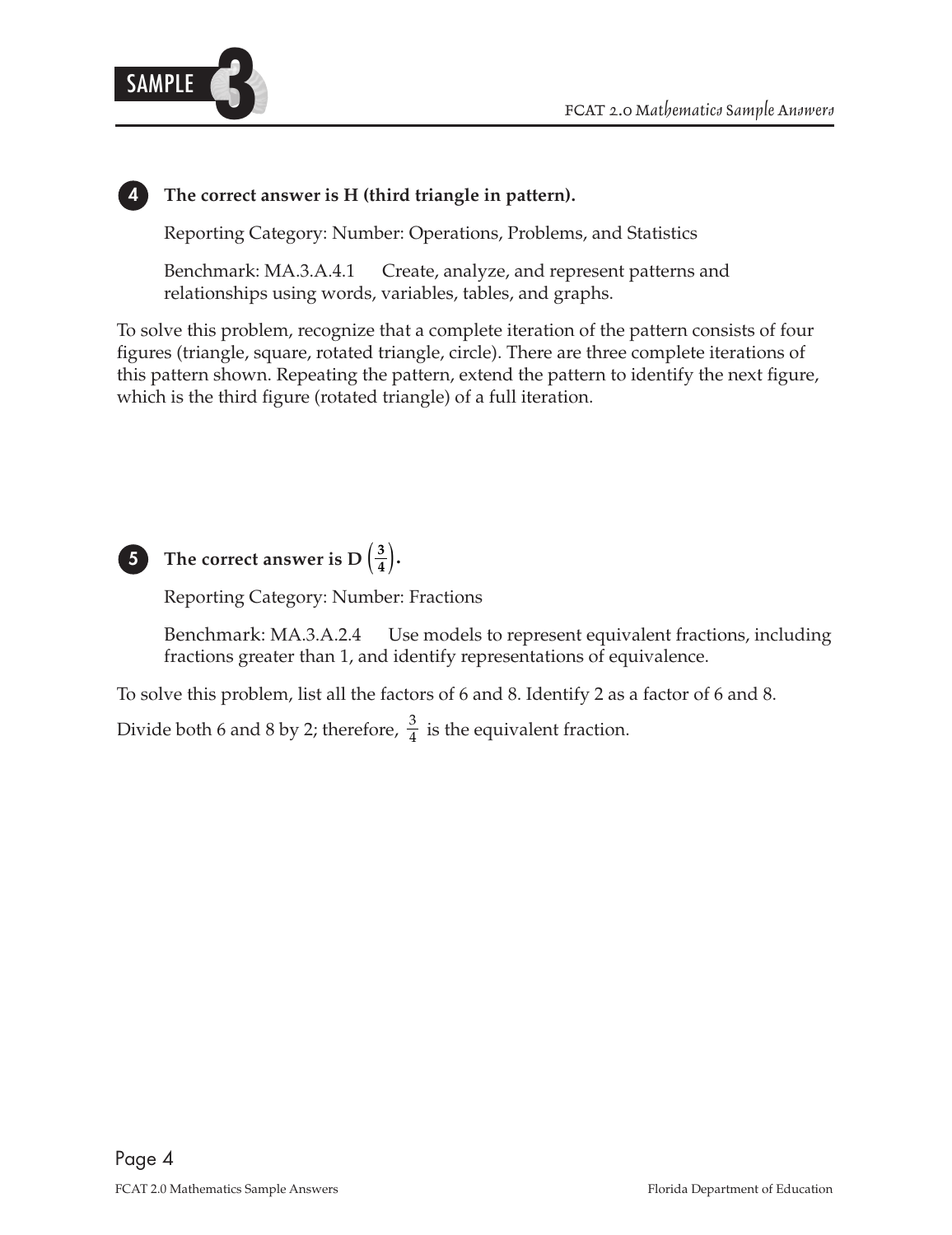

### The correct answer is  $H(32 \div 4)$ .

Reporting Category: Number: Operations, Problems, and Statistics

Benchmark: MA.3.A.1.1 Model multiplication and division, including problems presented in context: repeated addition, multiplicative comparison, array, how many combinations, measurement, and partitioning.

 $H, 32 \div 4.$ To solve this problem, recognize that the 32 pieces of candy must be shared equally among the 4 friends (partitive model of division). The only expression that can be used is



**6**

### The correct answer is A  $\left(\frac{1}{2}\right)$ **2 7** The correct answer is  $A\left(\frac{1}{2} > \frac{2}{5}\right)$ .

Reporting Category: Number: Fractions

Benchmark: MA.3.A.2.3 Compare and order fractions, including fractions greater than 1, using models and strategies. Also assesses MA.3.A.2.2 Describe how the size of the fractional part is related to the number of equal-sized pieces in the whole.

 $\frac{2}{5}$ , is the correct answer. 1 2  $\frac{5}{10}$  is greater than  $\frac{4}{10}$ , shaded;  $\frac{4}{10}$  is equivalent to  $\frac{2}{5}$ . Because  $\frac{5}{10}$  is greater than  $\frac{4}{10}$ , option A,  $\frac{1}{2}$  is greater than 4 10  $\frac{5}{10}$  is equivalent to  $\frac{1}{2}$ . 5  $\frac{5}{10}$  of the petals are shaded;  $\frac{5}{10}$  is equivalent to  $\frac{1}{2}$ . On Flower B,  $\frac{1}{10}$  of the petals are To solve this problem, recognize that each whole flower has 10 petals. On Flower A,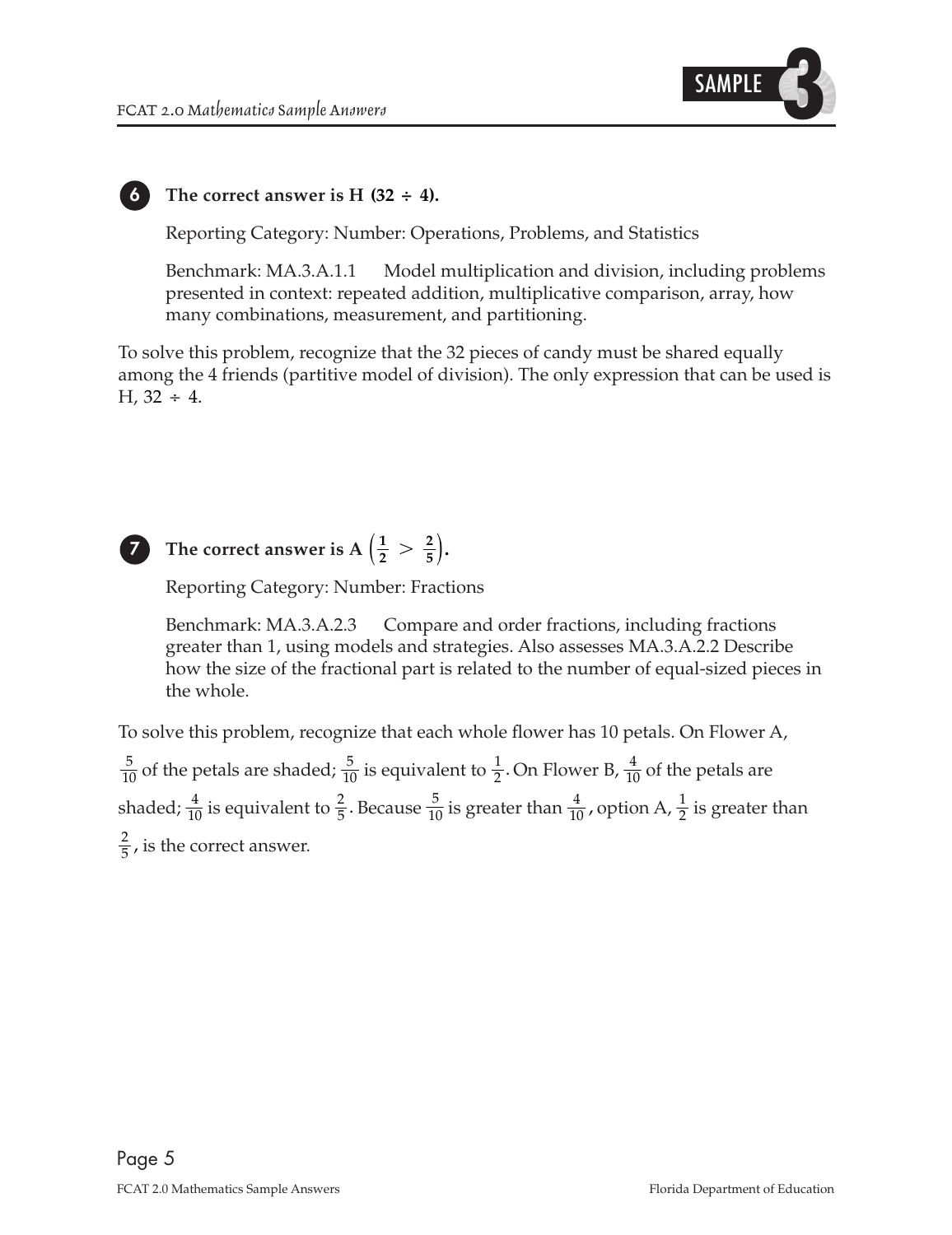

### The correct answer is I ( $b \div 8 = 2$ ).

Reporting Category: Number: Operations, Problems, and Statistics

Benchmark: MA.3.A.1.3 Identify, describe, and apply division and multiplication as inverse operations.

inverse equation of  $8 \times 2 = b$ . total number of beach balls,  $8 \times 2 = b$ . Of the equations shown,  $b \div 8 = 2$  is the only To solve this problem, write the multiplication equation that could be used to find the equation that could also be used to find the total number of beach balls, as it is the



# **9** The correct answer is A  $\left(2\frac{1}{4}\right)$ .

Reporting Category: Number: Fractions

Benchmark: MA.3.A.2.1 Represent fractions, including fractions greater than 1, using area, set, and linear models.

### **First Strategy:**

 $\frac{1}{4}$  of the second figure to it. That results in  $2\frac{1}{4}$  of the figures being shaded. To solve the problem, make the last figure one whole by moving  $\frac{1}{4}$ 

### **OR**

### **Second Strategy:**

only one that is equivalent to  $\frac{9}{4}$ .  $2\frac{1}{4}$ Count the total number of fourths that are shaded,  $\frac{9}{4}$ . Of the fractions given, 2 $\frac{1}{4}$  is the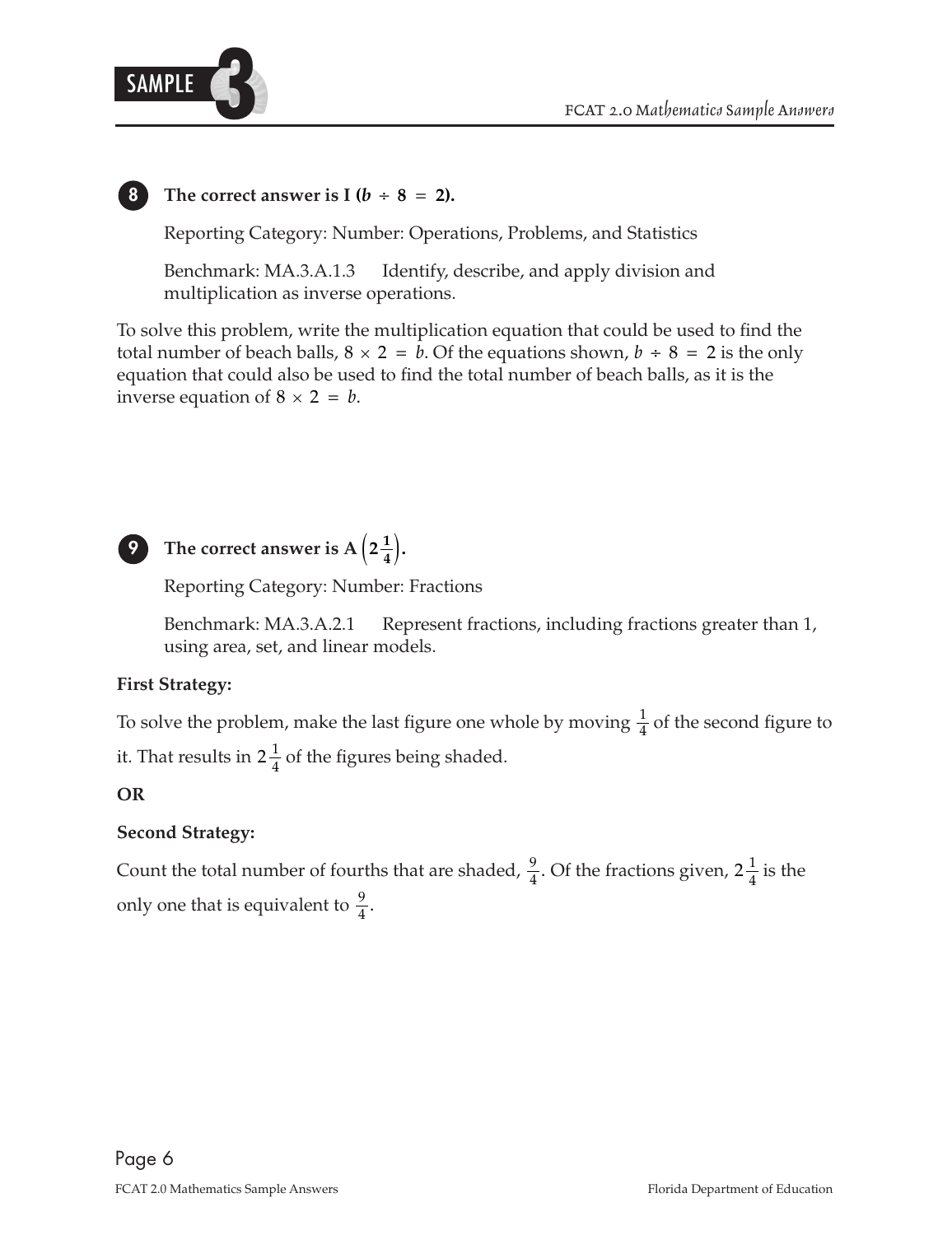

**10** The correct answer is H $\left(\frac{29}{9}\right)$ .

Reporting Category: Number: Fractions

Benchmark: MA.3.A.2.4 Use models to represent equivalent fractions, including fractions greater than 1, and identify representations of equivalence.

the fractions given,  $\frac{29}{9}$  is the only one that is equivalent to  $3\frac{2}{9}$ . 29 9 2 9 wholes are  $\frac{27}{9}$ . Of the last whole, only  $\frac{2}{9}$  are shaded. Counting, a total of  $\frac{29}{9}$  is shaded. Of To solve this problem, recognize that each whole is divided into 9 equal parts or  $\frac{9}{9}$ . Three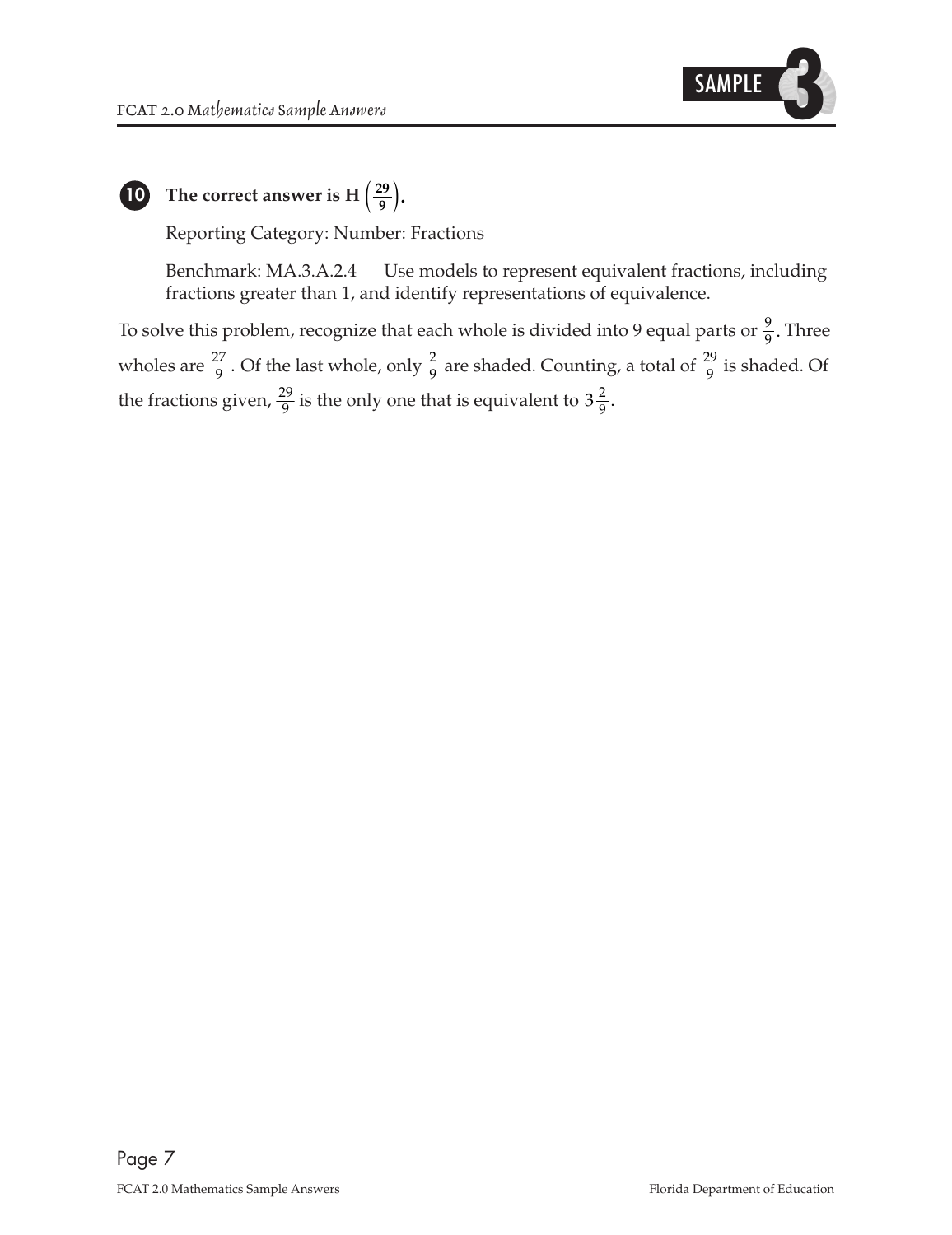

## **11 The correct answer is C (7,000).**

Reporting Category: Number: Operations, Problems, and Statistics

Benchmark: MA.3.A.6.1 Represent, compute, estimate, and solve problems using numbers through hundred thousands.

### **First Strategy:**

To solve this problem, estimate the number of students in each school.

| 1,789 estimates to 2,000             |
|--------------------------------------|
| 1,032 estimates to $1,000$           |
| Shady River 2,115 estimates to 2,000 |
| 1,992 estimates to 2,000             |
|                                      |

Add all 4 estimates to get a total of 7,000. About 7,000 calendars should be ordered for the students in the 4 schools.

### **OR**

### **Second Strategy:**

To solve this problem, use the idea of compatible numbers:

,789 + 1,032 is about 3,000 ,115 + 1,992 is about 4,000

Add the two estimates together  $(3,000 + 4,000 = 7,000)$ . About 7,000 calendars should be ordered for the students in the 4 schools.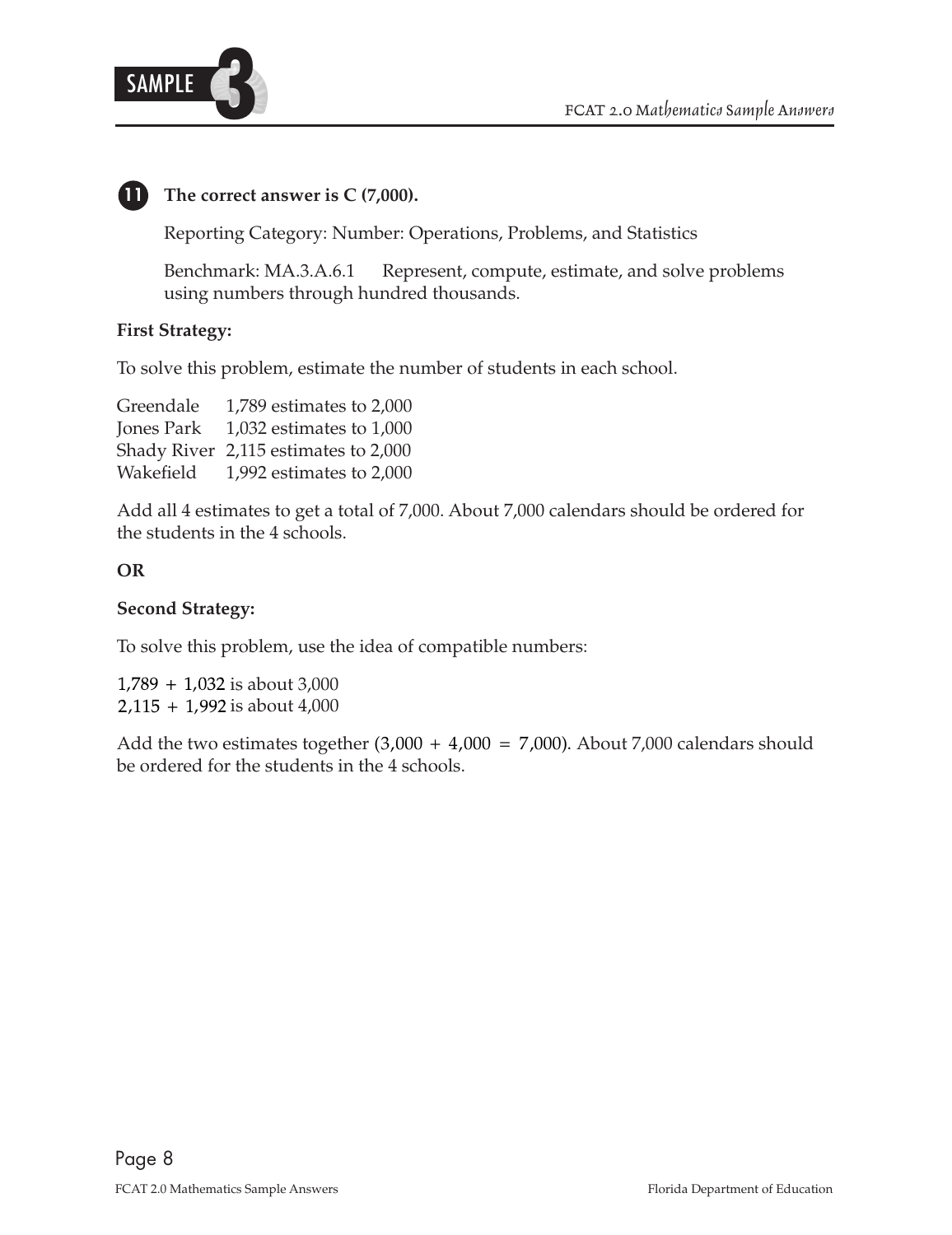

### **The correct answer is G (6). 12**

Reporting Category: Number: Operations, Problems, and Statistics

Benchmark: MA.3.A.6.2 Solve non-routine problems by making a table, chart, or list and searching for patterns.

To solve this problem, list all of the possible pairs of students.

Charles—Erin Charles—Gayle Charles—Paco Erin—Gayle Erin—Paco Gayle—Paco

The ordering of the pairs is not important (i.e., Charles—Erin is the same pair as Erin—Charles). There are 6 different possible pairs of students.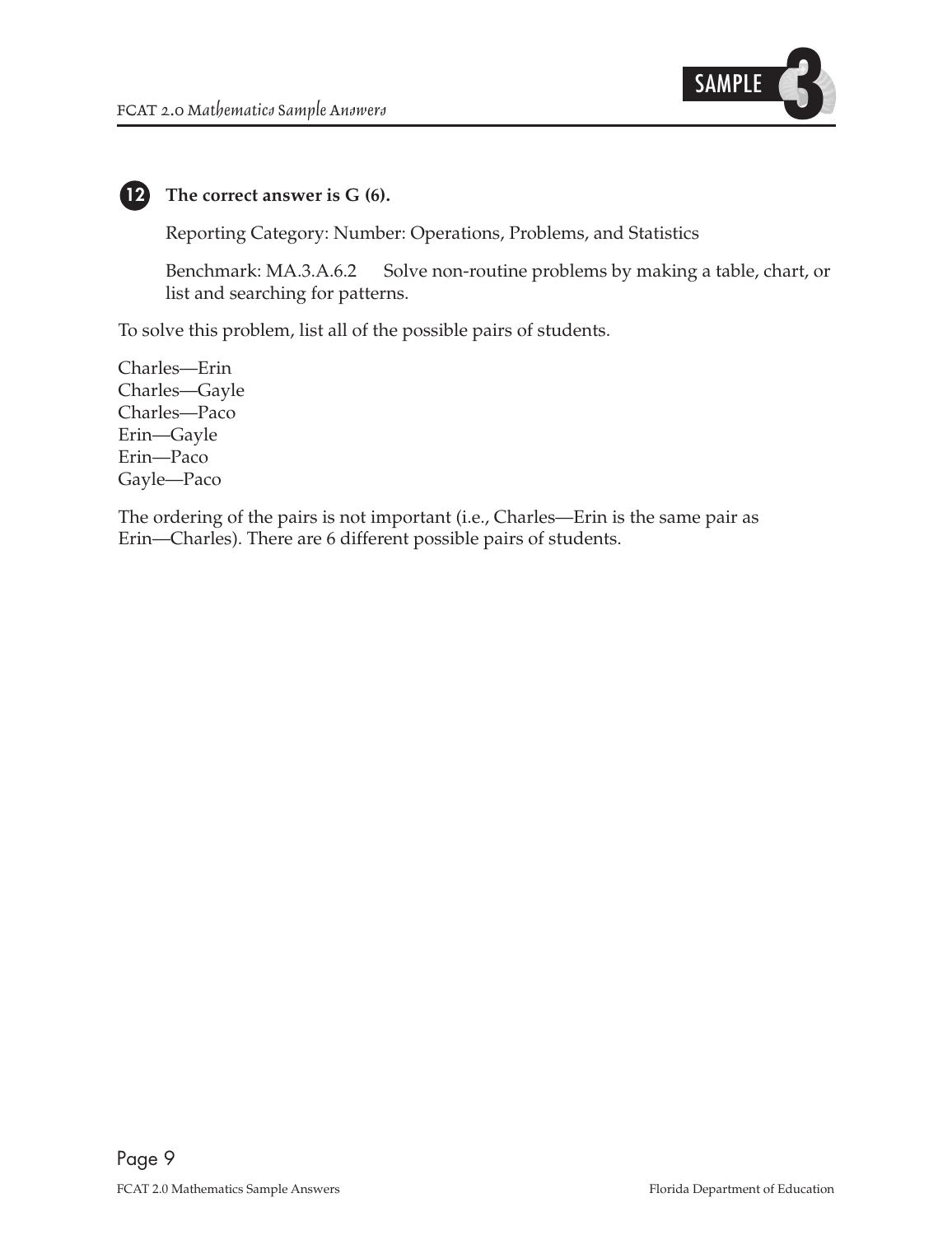

### **13 The correct answer is C (Each shape is a regular polygon).**

Reporting Category: Geometry and Measurement

Benchmark: MA.3.G.3.1 Describe, analyze, compare, and classify twodimensional shapes using sides and angles—including acute, obtuse, and right angles—and connect these ideas to the definition of shapes.

To solve this problem, analyze each option and eliminate all false statements.

Option A is false because the square is the only shape that has exactly two pairs of parallel sides.

Option B is false because the pentagon is the only shape that has exactly five vertices.

Option D is false because the square is the only quadrilateral.

Option C is the correct answer because all shapes given (square, triangle, hexagon, and pentagon) are regular polygons. A regular polygon is both equilateral (all sides congruent) and equiangular (all angles congruent).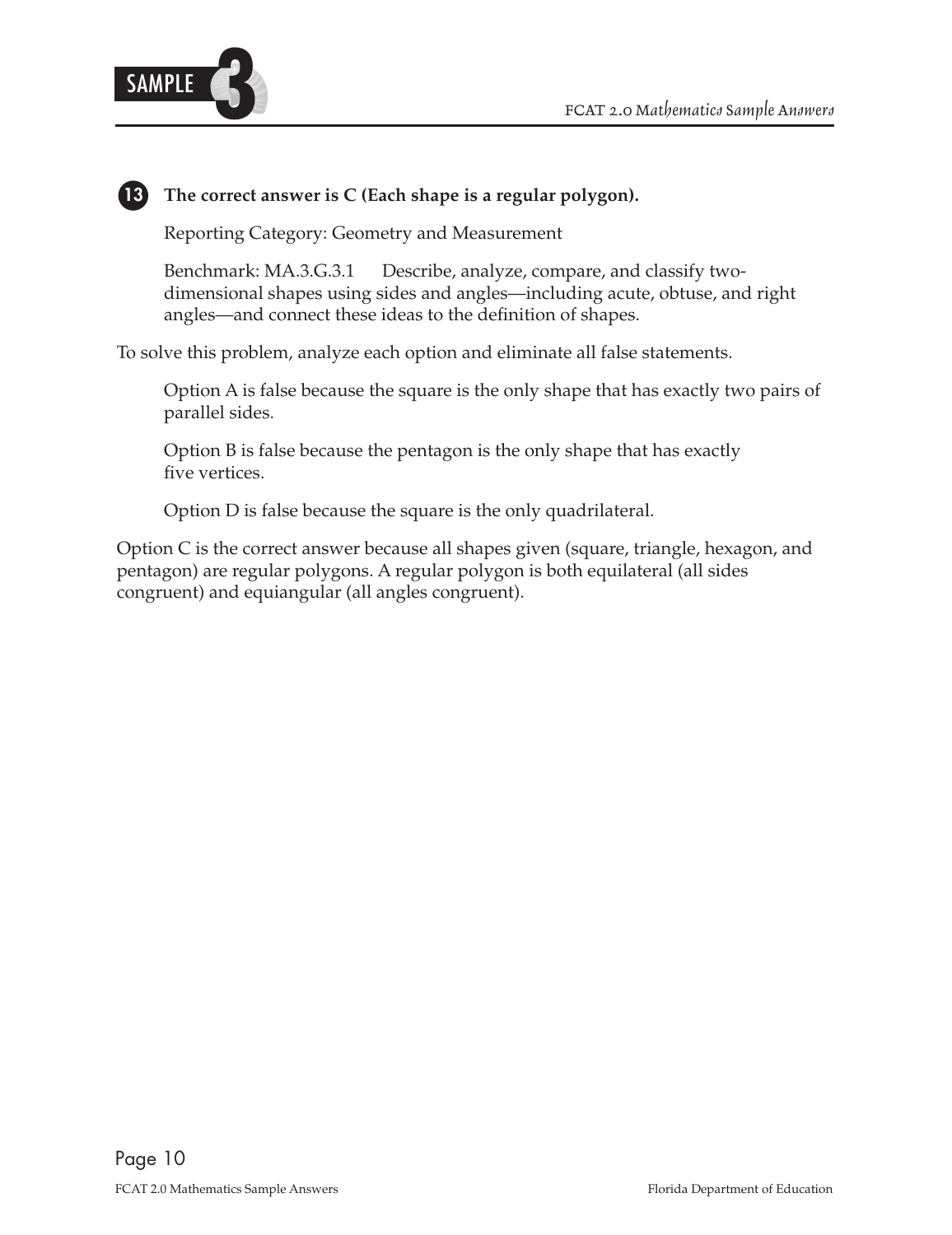

### **The correct answer is G (picture of 3 rhombi and 3 triangles). 14**

Reporting Category: Geometry and Measurement

Benchmark: MA.3.G.3.2 Compose, decompose, and transform polygons to make other polygons, including concave and convex polygons with three, four, five, six, eight, or ten sides.

To solve this problem, draw in the shapes that would be used to compose the figure. The shapes from each option are shaded in the composed figures.



**F.**

**H.**



**G.**



**I.**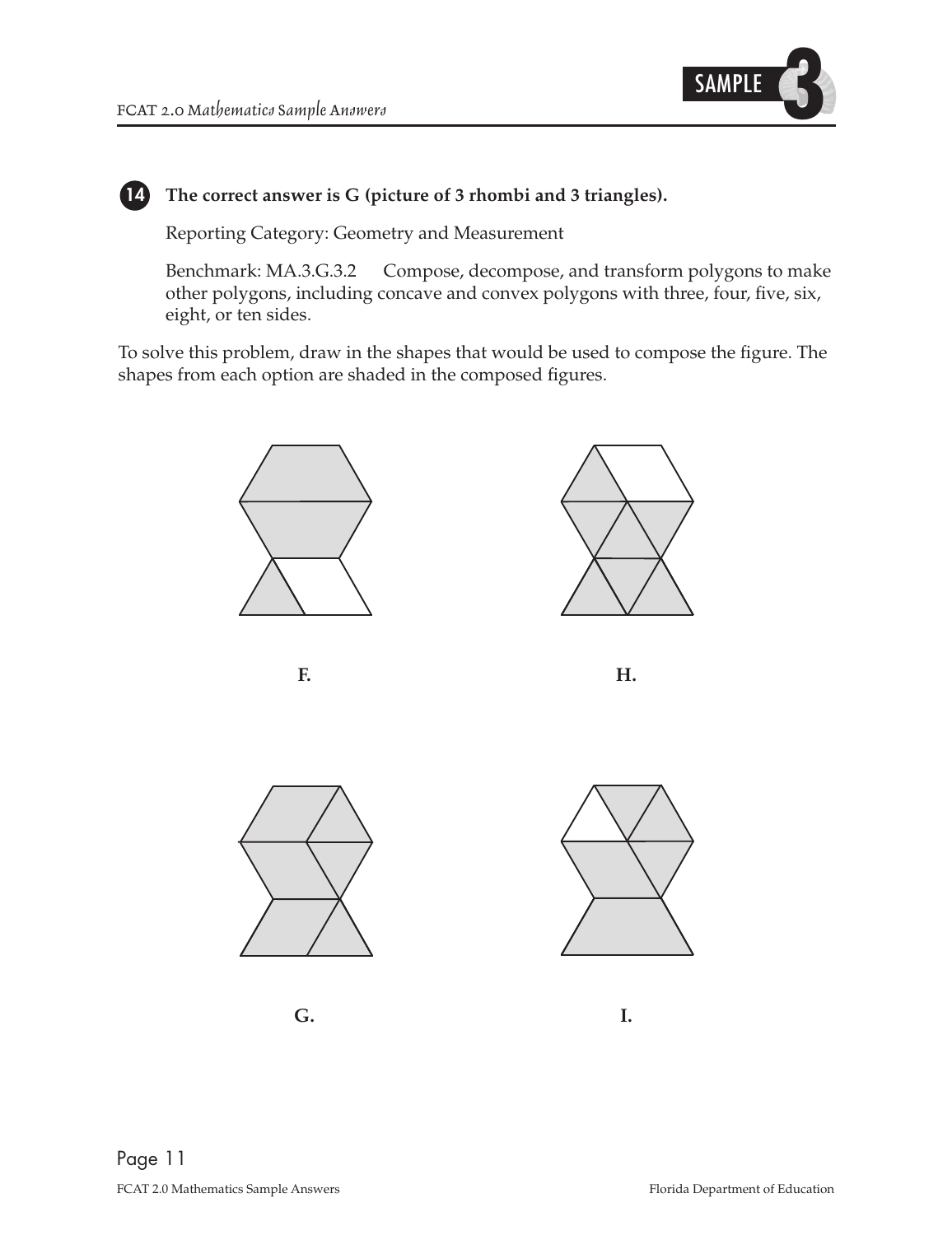

## **15** The correct answer is B (32 centimeters).

Reporting Category: Geometry and Measurement

Benchmark: MA.3.G.5.1 Select appropriate units, strategies, and tools to solve problems involving perimeter.

### **First Strategy:**

To solve this problem, apply the definition of perimeter (the distance around a figure) by using the centimeter ruler to measure all 8 sides of the picture. Then add the 8 measurements together.

 $2 \text{ cm} + 9 \text{ cm} + 2 \text{ cm} + 3 \text{ cm} + 5 \text{ cm} + 3 \text{ cm} + 5 \text{ cm} + 3 \text{ cm} = 32 \text{ cm}$ 

### **OR**

### **Second Strategy:**

To solve this problem, recognize that the figure is composed of 2 rectangles (opposite sides have equal measure). Using this information, recognize that there are 2 pairs of congruent segments. After measuring one segment, double that measurement to compensate for the congruent segment.

 $2 \text{ cm} \times 2 = 4 \text{ cm}$  $5 \text{ cm} \times 2 = 10 \text{ cm}$ 

Add these to the additional side measures:  $4 + 10 + 9 + 3 + 3 + 3 = 32$  cm, which is the perimeter.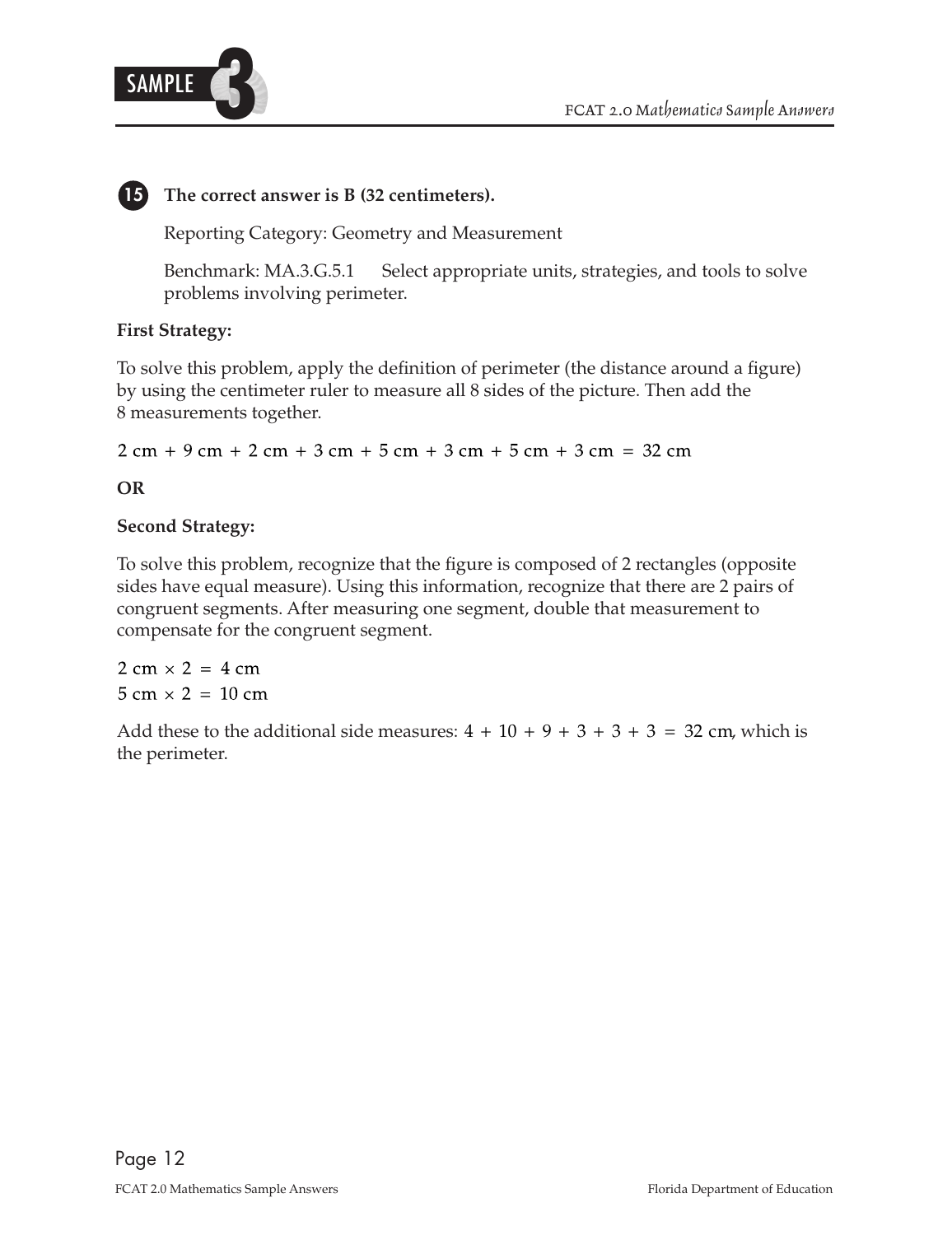

$$
\bigcirc
$$

# The correct answer is H  $\left(2\frac{1}{4}\right)$  inches).

Reporting Category: Geometry and Measurement

Benchmark: MA.3.G.5.2 Measure objects using fractional parts of

 $\frac{1}{2}, \frac{1}{4}$ , and  $\frac{1}{10}$ . 2 linear units such as  $\frac{1}{2}, \frac{1}{4}$ , and

To solve this problem, use the inch side of the ruler to measure the stone arrowhead. To measure, align the beginning of the figure with the zero indicated on the ruler.

Interpret the markings on the ruler as fractions of an inch.

The stone arrowhead has a length of  $2\frac{1}{4}$  inches.



### **17** The correct answer is D (a quarter after eight).

Reporting Category: Geometry and Measurement

Benchmark: MA.3.G.5.3 Tell time to the nearest minute and to the nearest quarter hour, and determine the amount of time elapsed.

To solve this problem, identify the time displayed as 7:50. Add 25 minutes to 7:50, or count clockwise in 5-minute intervals. 8:15 is twenty-five minutes later than 7:50.

The correct answer is D, 8:15, or a quarter after 8.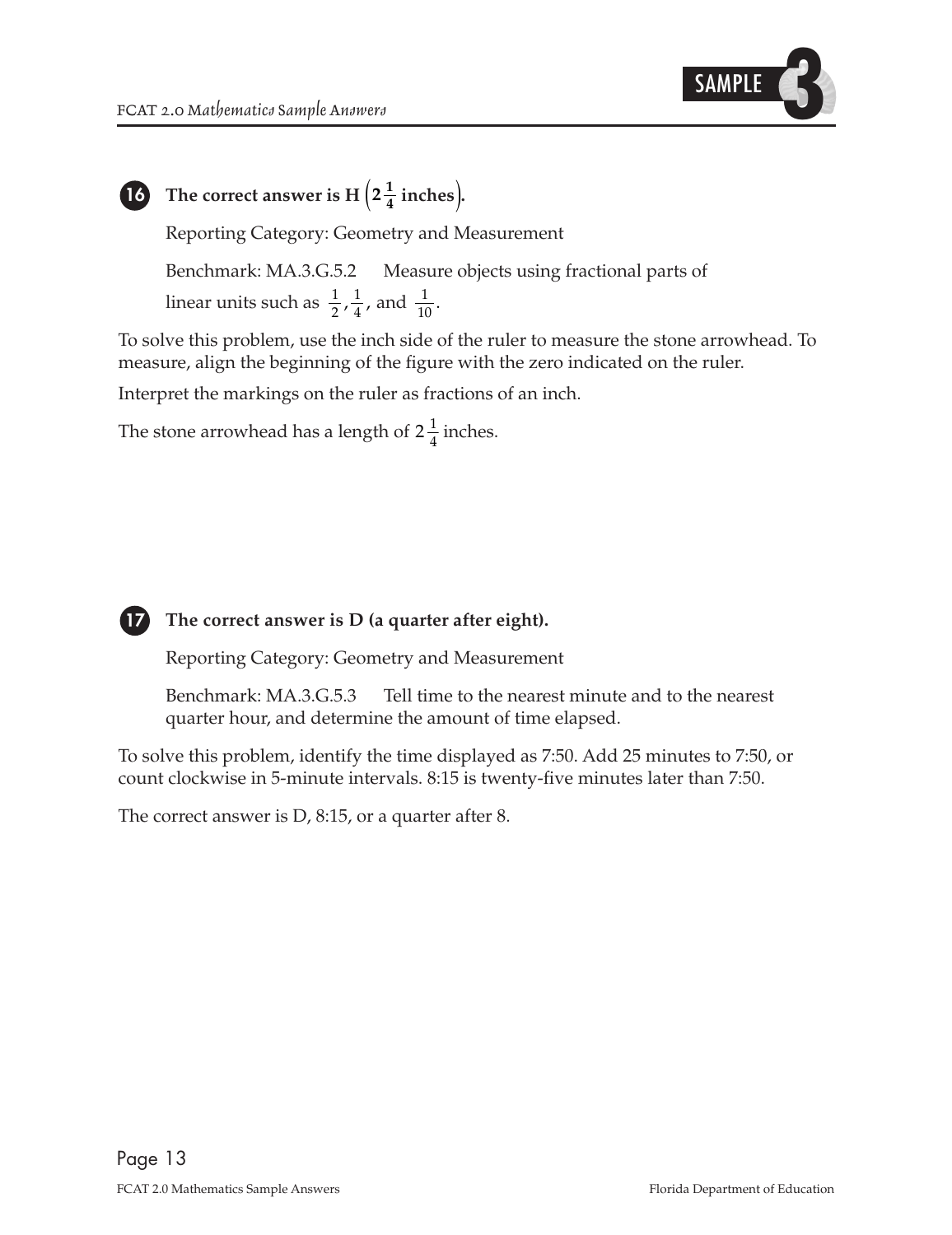

## **18 The correct answer is H (6).**

Reporting Category: Number: Operations, Problems, and Statistics

Benchmark: MA.3.A.1.1 Model multiplication and division, including problems presented in context: repeated addition, multiplicative comparison, array, how many combinations, measurement, and partitioning.

### **First Strategy:**

To solve this problem, use the combination model for multiplication. Each shirt is paired with each pair of shorts to find that 2 (shirts) multiplied by 3 (pairs of shorts) equals 6 uniform combinations.

### **OR**

### **Second Strategy:**

get 3 more uniform combinations. Calculate  $3 + 3$  to get a total of 6 possible To solve this problem, match the red shirt with each of the 3 colors of shorts to get 3 uniform combinations. Match the white shirt with each of the 3 colors of shorts to uniform combinations.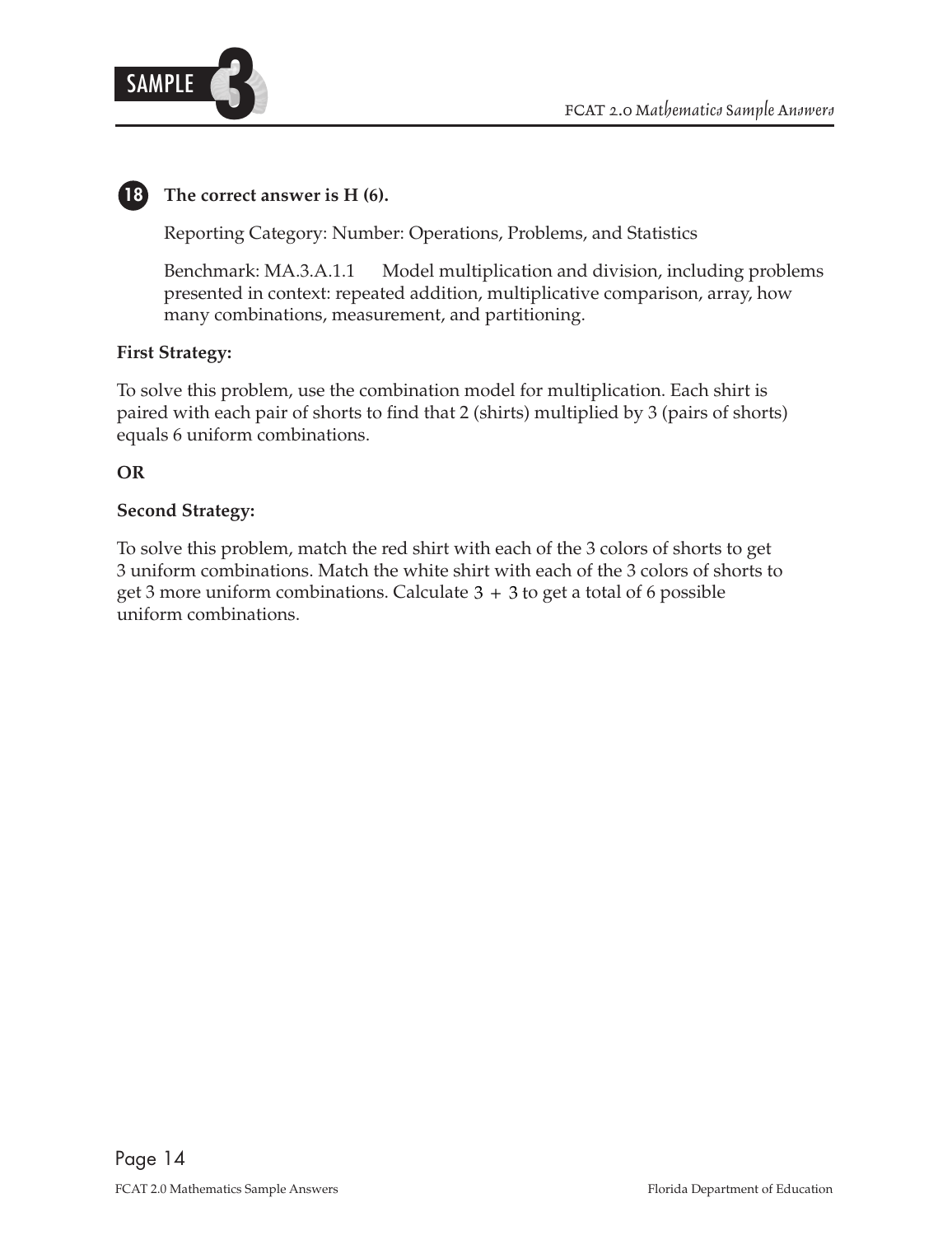**19**



### **The correct answer is D (correct bar graph).**

Reporting Category: Number: Operations, Problems, and Statistics

Benchmark: MA.3.S.7.1 Construct and analyze frequency tables, bar graphs, pictographs, and line plots from data, including data collected through observations, surveys, and experiments.

To solve this problem, determine the correct graph by comparing each graph to the given data.

In Graph A, the data for votes for the flip-flops and sneakers are displayed incorrectly. There should be 8 votes for flip-flops and 10 votes for sneakers displayed.

In Graph B, the data for the votes for sandals are displayed incorrectly. There should only be 4 votes indicated, not 8.

In Graph C, the data for the votes for flip-flops, sandals, and sneakers are displayed incorrectly. In this graph, the data have been incorrectly doubled.

Graph D is the correct answer. All the data have been displayed accurately.